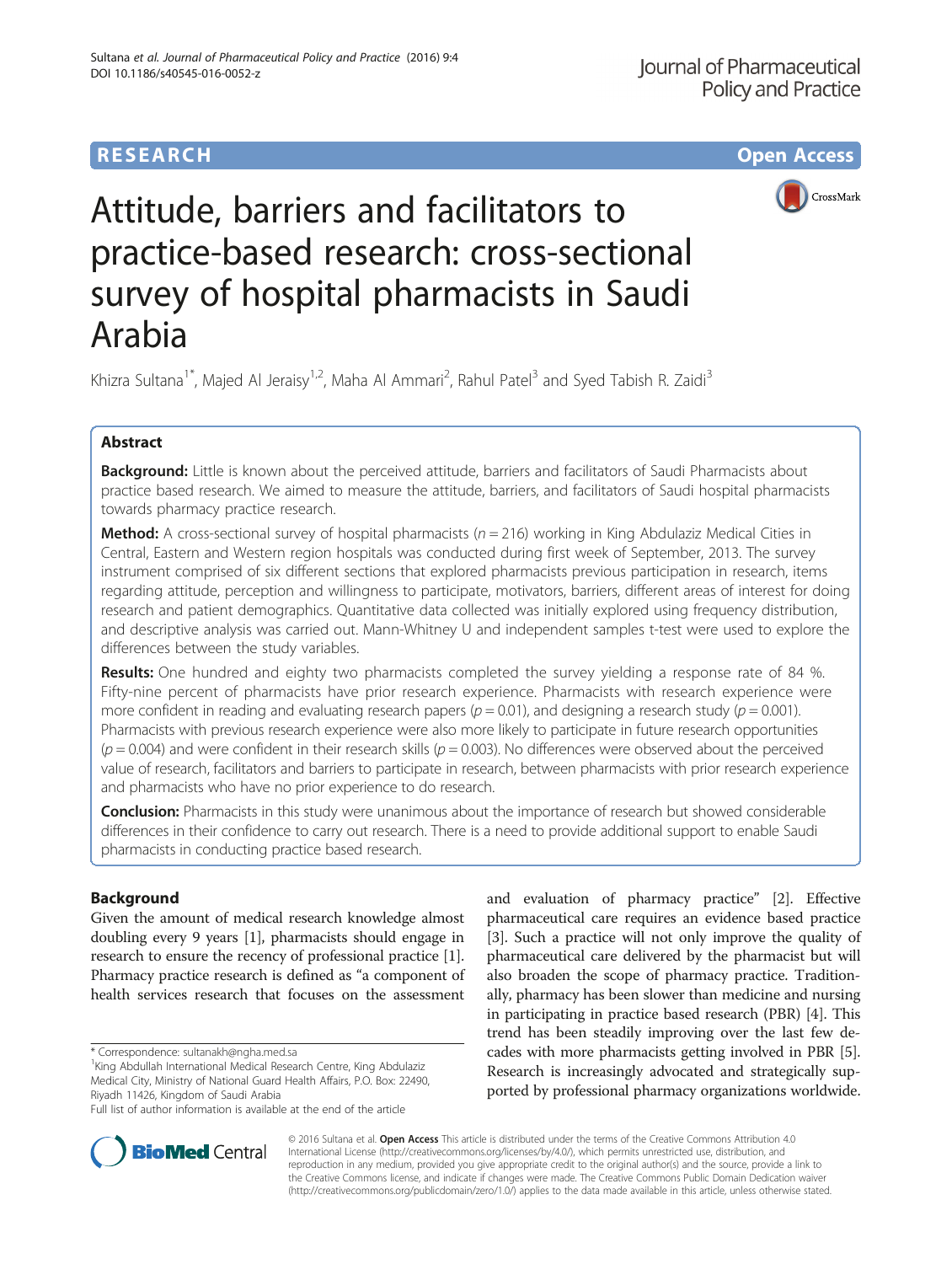The American College of Clinical Pharmacy (ACCP) encouraged pharmacists to participate in PBR [\[6](#page-6-0)]. Further support for such research came from the Agency for Health Care Research and Quality (AHRQ) in the US by the establishment of PBR networks for healthcare professionals [\[7](#page-6-0)]. The Canadian Society of hospital pharmacists has also established a Research and Education Foundation to promote the development of research skills amongst the hospital pharmacists [[8\]](#page-6-0).

Despite the increasing involvement of pharmacists in PBR over recent years, most published studies have originated from the Western world with relatively fewer reports from Asia and Middle East [[9\]](#page-6-0). Pharmacists practicing in Middle Eastern countries are often perceived to show a lack of interest in research. This is contrary to the findings of a recent Qatari study that found the majority of participants were keen to participate in PBR, though some barriers were identified [\[10](#page-6-0)]. Saudi Arabia hosts the greatest number of pharmacists involved in hospital pharmacy. Despite this research output in PBR is limited from Saudi Arabia. As such, it is important to investigate Saudi hospital pharmacist's views and willingness to participate in PBR. The social cognitive theory states that an individual researcher is influenced by both environmental factors and personal characteristics [[11\]](#page-6-0). The environmental factors include financial reward, support from administration for undertaking research, encouragement from colleagues and presence of a research culture. Personal characteristics include undertaking research for personal satisfaction, personal interest, eagerness to learn about disease management, keenness to provide improved quality of care to patients. Both the environmental factors and personal characteristics play a crucial role in influencing a researcher in carrying out research. Bandura stated 'what people think, believe and feel affect how they behave' [[11\]](#page-6-0). If a person has favorable attitude towards research, perceives the importance of research for developing the profession, providing better quality of patient care and is aware of the motivators and barriers to take part in research then this person will be more likely participate in research. Guided by the social cognitive theory, we aim to assess the attitude, motivators and barriers of pharmacists to take part in PBR.

#### Methods

#### Setting

This study was a part of master thesis completed at Pharmacy, School of Medicine, and University of Tasmania and was carried out at the King Abdul Aziz Medical City (KAMC), in Riyadh, Jeddah and Al Ahsa. KAMC is operated by the Ministry of National Guard Health Affairs (MNGHA) in Saudi Arabia and is one of the largest health organizations in the Kingdom. KAMC in Riyadh, Jeddah, and Al Ahsa have 1025, 531 and 400 patient beds in the Central Region, Western region and Eastern regions of Saudi Arabia, respectively. The Pharmaceutical department is divided into outpatient, inpatient and clinical pharmacy services. In Riyadh, we have 33 clinical pharmacists and 175 pharmacists involved in outpatient, inpatient and discharge counselling services. Jeddah has 11 clinical pharmacists and 75 pharmacists and Al Ahsa has 42 pharmacists and one clinical pharmacist. The Clinical pharmacists at MNGHA perform and undertake all duties related with daily clinical activities which includes medical rounds to determine the necessity of drug therapy, provides input into drug selection and monitoring, developing and evaluation of drug therapy protocols, consults and liaises with physicians with regards to drugs without indications, records recommendations / interventions or other appropriate activity into the medical records, participates in the care provided in the ambulatory clinics like anticoagulation, liver transplant and diabetes, participates in pharmaceutical care services department graduate, undergraduate students and resident training programs etc.

#### Survey development

A literature review of relevant published studies identified some studies and survey instruments [\[10, 12](#page-6-0)–[18](#page-7-0)]. The survey instruments of Peterson et al. [\[12](#page-6-0)], Sanai et al [\[14](#page-6-0)] and Rosenbloom et al. [[13](#page-6-0)] seemed most suitable for our present study. Rosenbloom et al instrument comprised of 29 attitudinal statements which assessed the perception of pharmacy practice research, perceived barriers, opportunities and facilitators for pharmacists to take part in research [[13](#page-6-0)]. Sanai's instrument consisted of two sections where the first section determine previous research involvement of pharmacist and the second section measured the perceptions of pharmacists about participation in research [[14\]](#page-6-0). Peterson et al's instrument had items on pharmacist's previous participation into research, perceived value of pharmacy practice research and motivators enabling the participation into research [[12\]](#page-6-0). Items from these instruments were adapted for hospital settings of Saudi Arabia with the addition of some relevant items to provide contextual relevance for Saudi Pharmacists.

A group of 3 experienced pharmacy practitioners and academics evaluated the survey instrument for face and content validity. Based on their feedback, the survey instrument was modified and piloted on five pharmacists prior to its distribution to the study participants. A copy of the survey is available as an Additional file [1](#page-6-0).

Briefly, the survey has six distinct sections: The first section sought categorical information about the participants 'Previous participation in research' with a 'yes or no' to question 'Have you done research before'. The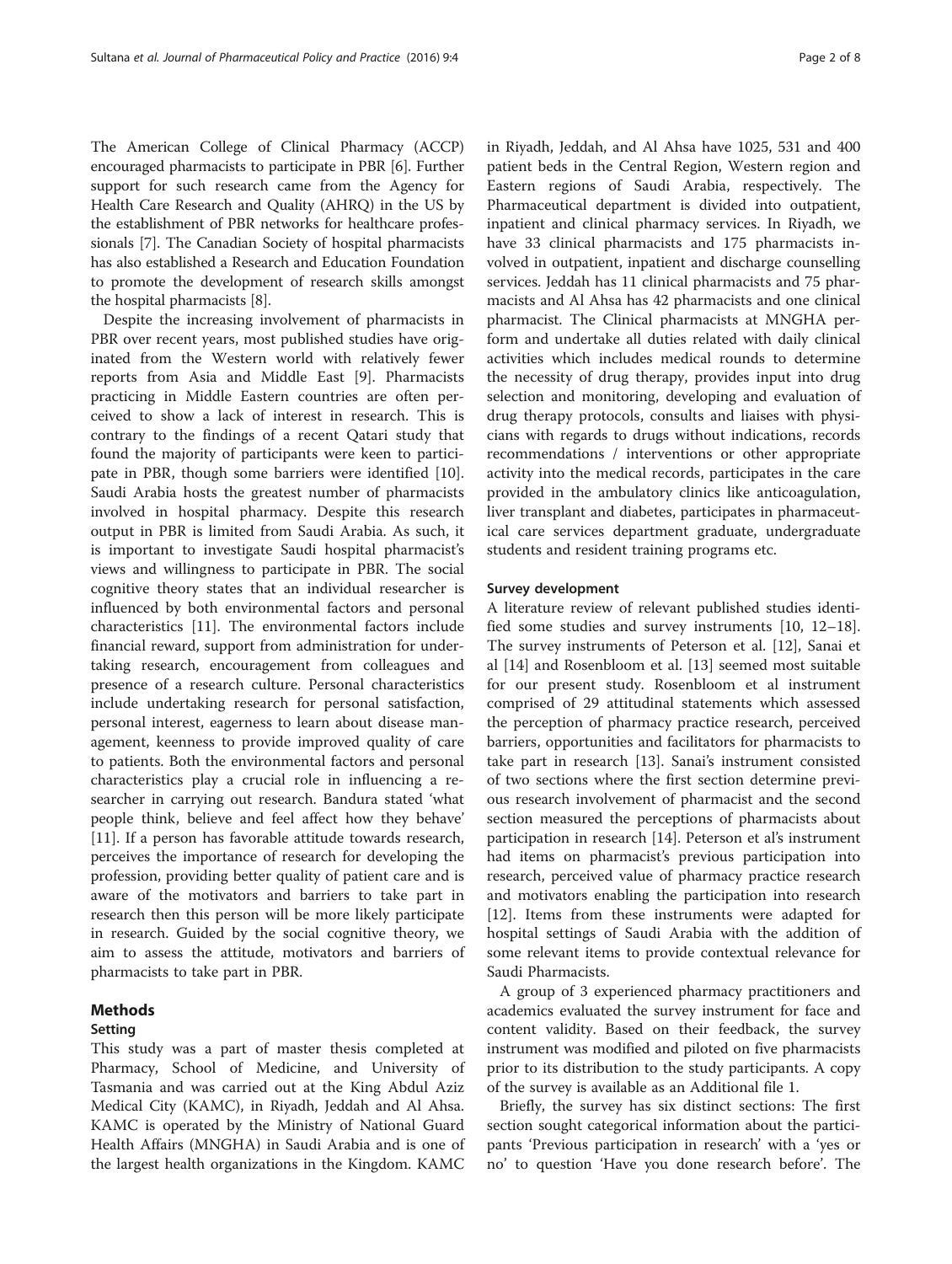second section included the definition for Pharmacy Practice Research (PPR) and consisted of 21 items regarding attitude, perception and willingness towards participating in practice based research which was measured on a five point Likert scale. (5=strongly agree,4=agree, 3= neutral, 2=disagree and 1=strongly disagree)

The third section consisted of 10 questions about the factors that motivate the participants to take part in research (measured on a five point Likert scale from 'strongly agree to strongly disagree') and the fourth section asked 9 questions related to barriers to take part in research like lack of time, staff, opportunity, interest etc. where respondents we asked to tick all the barriers that applied to them.

The fifth section examined the 7 main areas of interest for doing research like pharmacy administration, hospital pharmacy, therapeutics, pharmacokinetics, pharmacoeconomics, basic science and pharmacy practice. The sixth section explored the participant's demographics.

#### Survey distribution

All pharmacists working at KAMC in Central, Eastern and Western regions were invited through email and staff meetings to take part in this survey. The surveys were delivered during the first week of September 2013 via the internal mail system facilitated by a delegated person at each region. It was a self-administered questionnaire and cover letter was attached to each questionnaire with a description of the aim of the study. A total of 216 surveys were distributed among the three regions; Central-114, Western71 and Eastern 31. A reminder email was sent to all the pharmacists 2 and 4 weeks after the initial distribution. The participants were also reminded to return the completed questionnaire to the delegated personnel. Ethical approval was obtained from the King Abdullah International Medical Research Centre (KAIMRC) ethics committee and University of Tasmania (UTAS) Ethics committee.

#### Data analysis

The reliability of the four survey scales was measured using Cronbach's Alpha. Median and the Inter quartile range was reported for attitude, perception, willingness, motivators and barriers to participation in research. The Mann- Whitney test was used on the no previous research experience (NPRE) pharmacist's scores to all the items in the instrument to determine, if there were differences in the responses of pharmacists with previous research experience (PRE) compared to those with no previous research experience (NPRE). Independent sample T- test was carried out to test if there was a difference in the mean number of barriers reported between the two groups. An alpha value of 0.05 was used to test statistical significance. The data was analyzed using the SPSS version 22.

#### Results

A total of 182 pharmacists returned the survey giving an above average response rate of 84 %. Responses were representative of all three regions including more than 70 % of the pharmacists from each region (Table [1\)](#page-3-0). The analysis was carried out for 166 participants as 16 surveys were incomplete. Three out of four scales to measure attitude, motivators and perceptions of research showed acceptable reliability with Cronbach's alpha of 0.80, 0.79 and 0.59, respectively whereas the fourth scale to measure willingness to participate in research showed poor reliability with a Cronbach's alpha of 0.29. Ninetyeight (59 %) of 166 pharmacists who completed the survey reported previous experience with practice based research. The subsequent sections will report the responses from all participants together with the comparison of responses from participants with research experience and no research experience.

#### Attitude towards research

Table [2](#page-4-0) shows the results of attitude towards research scale. Pharmacists in general showed a positive attitude with the majority being supportive of participating in research. Pharmacists were unanimous about the importance of practice based research in determining the best practice and confidence in their ability to understand research, confidence to conduct practice based research was scored high. Significant differences on the scores of various items were observed between pharmacists who indicated previous research experience and those with no research experience (Table [2\)](#page-4-0). Pharmacists with research experience were more likely to enjoy reading research papers (Mann-Whitney U,  $z = -2.040$ ,  $p = 0.041$ ), confident in evaluating research findings (Mann-Whitney U,  $z = -2.583$ ,  $p = 0.01$ ) and designing a research study (Mann-Whitney U,  $z = -3.407$ ,  $p = 0.001$ ) when compared to the pharmacists with no research experience.

#### Perceived importance of research in pharmacy practice

Table [3](#page-4-0) shows the results of response to perceived importance of research in pharmacy practice scale. The perception towards research importance was favorable as majority of the pharmacist perceived research to be important to improve patient care, pharmacy profession and for self-reward. The majority of participants agreed that PBR is relevant to their practice that is important to patient care and should be a high priority for all pharmacists. Similarly, most pharmacists reported that research has influenced their clinical practice. Less than 15 % disagreed with the concept of the importance of research for self-recognition and less than a quarter disagreed with the importance of research for self-satisfaction. There were no significant differences amongst the PRE and NPRE (Table [3\)](#page-4-0).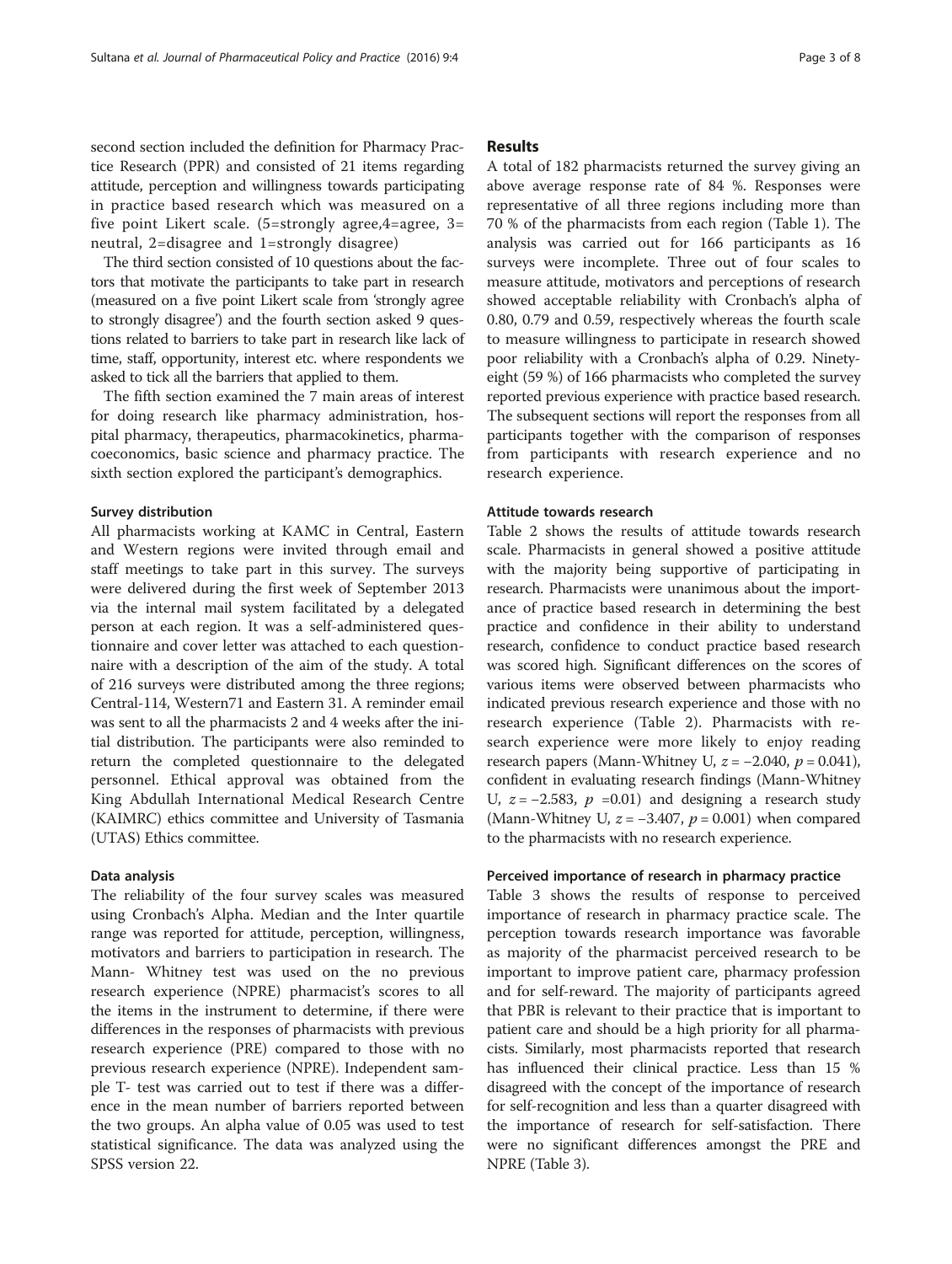surveyed believed that their workload did not permit them to participate in research. Despite this limitation, around 70 % of the participants were interested in doing practice based research with nearly half willing to make time for it. Understandably, pharmacists with previous research experience were more likely to acknowledge the opportunities available for them to participate in research (Mann-Whitney U,  $z = -2.863$ ,  $p = 0.004$ ), indicated they have the necessary skills to do research (Mann-Whitney U,  $z = -2.944$ ,  $p = 0.003$ ) and required less supervision to conduct research (Mann-Whitney U,  $z = -0.001$ ,  $p = 0.001$ ) when compared to pharmacist without research experience.

getting paid to conduct research. Most pharmacists

#### Motivators and barriers to take part in research

Table [5](#page-5-0) describes the motivators to take part in research. The majority of participants perceived providing the best care for the patient, learning more about disease management and helping the profession to grow as motivators to take part in practice based research. Similarly, most pharmacists reported that they will participate in research because of their own interest and for personal satisfaction. No significant difference was observed between participants with research experience and those with no research experience for any of the items on the motivators scale. Only a little over half of the participants considered financial reward or opportunity to earn Continuing Medical Education hours as motivators to take part in research. More than 70 % of the participants agreed that allocation of specific time to conduct research and support of the administration to do research will motivate them to participate in research.

A number of barriers limiting pharmacists' participation in practice based research were highlighted. The most common barrier reported by most pharmacists was lack of time (63 %) followed by not being aware of opportunity (50 %), lack of support (48 %) and never having been asked to do research (46 %). Pharmacists with PRE reported more barriers than pharmacists with NPRE, though this difference did not reach statistical significance (3.26 vs. 2.95  $p = 0.461$ )

#### **Discussion**

Contrary to the anecdotal belief that pharmacists from Middle East are not interested in research, the findings of this study demonstrate that pharmacists are in fact cognizant of the importance of PBR in developing pharmacy practice and are willing to participate in PBR. Pharmacists surveyed appeared to understand the relevance, importance and value of research for their practice, patient care, and profession.

The majority of pharmacists also indicated their willingness to participate in research. Nevertheless, several

<span id="page-3-0"></span>Table 1 Demographics of the respondents to the survey  $n = 182(% )$ 

| Male<br>80 (44)<br>Female<br>93 (51.1)<br>9(4.9)<br>No answer<br>Age<br>25<br>25 (13.7)<br>$25 - 30$<br>68 (37.4)<br>31 (17)<br>$31 - 35$<br>$36 - 40$<br>26 (14.3)<br>$41 - 45$<br>12(6.6)<br>$46 - 50$<br>10(5.5)<br>51 and above<br>4 (2.2)<br>No answer<br>6(3.3)<br>Qualification<br>Diploma<br>3(1.6)<br>Bachelor<br>98 (53.8)<br>Master<br>37 (20.3)<br>Pharm D<br>40 (22)<br>PhD<br>1(0.5)<br>3(1.6)<br>No answer<br>Number of years of pharmacy<br>50 (27.5)<br>$<$ 2<br>$2 - 5$<br>47 (25.8)<br>$6 - 10$<br>26 (14.3)<br>>10<br>57 (31.3)<br>No answer<br>2(1.1)<br>Job title<br>Assistant Director<br>2(1.1)<br>Associate Clinical Pharmacist<br>9 (4.9)<br>Clinical Pharmacist<br>7(3.8)<br>Clinical Pharmacy specialist<br>8 (4.4)<br>Coordinator<br>6(3.3)<br>Pharmacist 1(<2 year's experience)<br>65 (35.7)<br>Pharmacist II (>2 year's experience)<br>76 (41.8)<br>Supervisor<br>6(3.3)<br>No answer<br>3(1.6)<br>Response rate<br>Riyadh $(n = 114)$<br>103 (90.35)<br>Jeddah $(n = 71)$<br>55 (77.46)<br>Al Hasa $(n = 31)$<br>24 (77.4) | Gender |  |
|-------------------------------------------------------------------------------------------------------------------------------------------------------------------------------------------------------------------------------------------------------------------------------------------------------------------------------------------------------------------------------------------------------------------------------------------------------------------------------------------------------------------------------------------------------------------------------------------------------------------------------------------------------------------------------------------------------------------------------------------------------------------------------------------------------------------------------------------------------------------------------------------------------------------------------------------------------------------------------------------------------------------------------------------------------------|--------|--|
|                                                                                                                                                                                                                                                                                                                                                                                                                                                                                                                                                                                                                                                                                                                                                                                                                                                                                                                                                                                                                                                             |        |  |
|                                                                                                                                                                                                                                                                                                                                                                                                                                                                                                                                                                                                                                                                                                                                                                                                                                                                                                                                                                                                                                                             |        |  |
|                                                                                                                                                                                                                                                                                                                                                                                                                                                                                                                                                                                                                                                                                                                                                                                                                                                                                                                                                                                                                                                             |        |  |
|                                                                                                                                                                                                                                                                                                                                                                                                                                                                                                                                                                                                                                                                                                                                                                                                                                                                                                                                                                                                                                                             |        |  |
|                                                                                                                                                                                                                                                                                                                                                                                                                                                                                                                                                                                                                                                                                                                                                                                                                                                                                                                                                                                                                                                             |        |  |
|                                                                                                                                                                                                                                                                                                                                                                                                                                                                                                                                                                                                                                                                                                                                                                                                                                                                                                                                                                                                                                                             |        |  |
|                                                                                                                                                                                                                                                                                                                                                                                                                                                                                                                                                                                                                                                                                                                                                                                                                                                                                                                                                                                                                                                             |        |  |
|                                                                                                                                                                                                                                                                                                                                                                                                                                                                                                                                                                                                                                                                                                                                                                                                                                                                                                                                                                                                                                                             |        |  |
|                                                                                                                                                                                                                                                                                                                                                                                                                                                                                                                                                                                                                                                                                                                                                                                                                                                                                                                                                                                                                                                             |        |  |
|                                                                                                                                                                                                                                                                                                                                                                                                                                                                                                                                                                                                                                                                                                                                                                                                                                                                                                                                                                                                                                                             |        |  |
|                                                                                                                                                                                                                                                                                                                                                                                                                                                                                                                                                                                                                                                                                                                                                                                                                                                                                                                                                                                                                                                             |        |  |
|                                                                                                                                                                                                                                                                                                                                                                                                                                                                                                                                                                                                                                                                                                                                                                                                                                                                                                                                                                                                                                                             |        |  |
|                                                                                                                                                                                                                                                                                                                                                                                                                                                                                                                                                                                                                                                                                                                                                                                                                                                                                                                                                                                                                                                             |        |  |
|                                                                                                                                                                                                                                                                                                                                                                                                                                                                                                                                                                                                                                                                                                                                                                                                                                                                                                                                                                                                                                                             |        |  |
|                                                                                                                                                                                                                                                                                                                                                                                                                                                                                                                                                                                                                                                                                                                                                                                                                                                                                                                                                                                                                                                             |        |  |
|                                                                                                                                                                                                                                                                                                                                                                                                                                                                                                                                                                                                                                                                                                                                                                                                                                                                                                                                                                                                                                                             |        |  |
|                                                                                                                                                                                                                                                                                                                                                                                                                                                                                                                                                                                                                                                                                                                                                                                                                                                                                                                                                                                                                                                             |        |  |
|                                                                                                                                                                                                                                                                                                                                                                                                                                                                                                                                                                                                                                                                                                                                                                                                                                                                                                                                                                                                                                                             |        |  |
|                                                                                                                                                                                                                                                                                                                                                                                                                                                                                                                                                                                                                                                                                                                                                                                                                                                                                                                                                                                                                                                             |        |  |
|                                                                                                                                                                                                                                                                                                                                                                                                                                                                                                                                                                                                                                                                                                                                                                                                                                                                                                                                                                                                                                                             |        |  |
|                                                                                                                                                                                                                                                                                                                                                                                                                                                                                                                                                                                                                                                                                                                                                                                                                                                                                                                                                                                                                                                             |        |  |
|                                                                                                                                                                                                                                                                                                                                                                                                                                                                                                                                                                                                                                                                                                                                                                                                                                                                                                                                                                                                                                                             |        |  |
|                                                                                                                                                                                                                                                                                                                                                                                                                                                                                                                                                                                                                                                                                                                                                                                                                                                                                                                                                                                                                                                             |        |  |
|                                                                                                                                                                                                                                                                                                                                                                                                                                                                                                                                                                                                                                                                                                                                                                                                                                                                                                                                                                                                                                                             |        |  |
|                                                                                                                                                                                                                                                                                                                                                                                                                                                                                                                                                                                                                                                                                                                                                                                                                                                                                                                                                                                                                                                             |        |  |
|                                                                                                                                                                                                                                                                                                                                                                                                                                                                                                                                                                                                                                                                                                                                                                                                                                                                                                                                                                                                                                                             |        |  |
|                                                                                                                                                                                                                                                                                                                                                                                                                                                                                                                                                                                                                                                                                                                                                                                                                                                                                                                                                                                                                                                             |        |  |
|                                                                                                                                                                                                                                                                                                                                                                                                                                                                                                                                                                                                                                                                                                                                                                                                                                                                                                                                                                                                                                                             |        |  |
|                                                                                                                                                                                                                                                                                                                                                                                                                                                                                                                                                                                                                                                                                                                                                                                                                                                                                                                                                                                                                                                             |        |  |
|                                                                                                                                                                                                                                                                                                                                                                                                                                                                                                                                                                                                                                                                                                                                                                                                                                                                                                                                                                                                                                                             |        |  |
|                                                                                                                                                                                                                                                                                                                                                                                                                                                                                                                                                                                                                                                                                                                                                                                                                                                                                                                                                                                                                                                             |        |  |
|                                                                                                                                                                                                                                                                                                                                                                                                                                                                                                                                                                                                                                                                                                                                                                                                                                                                                                                                                                                                                                                             |        |  |
|                                                                                                                                                                                                                                                                                                                                                                                                                                                                                                                                                                                                                                                                                                                                                                                                                                                                                                                                                                                                                                                             |        |  |
|                                                                                                                                                                                                                                                                                                                                                                                                                                                                                                                                                                                                                                                                                                                                                                                                                                                                                                                                                                                                                                                             |        |  |
|                                                                                                                                                                                                                                                                                                                                                                                                                                                                                                                                                                                                                                                                                                                                                                                                                                                                                                                                                                                                                                                             |        |  |
|                                                                                                                                                                                                                                                                                                                                                                                                                                                                                                                                                                                                                                                                                                                                                                                                                                                                                                                                                                                                                                                             |        |  |
|                                                                                                                                                                                                                                                                                                                                                                                                                                                                                                                                                                                                                                                                                                                                                                                                                                                                                                                                                                                                                                                             |        |  |
|                                                                                                                                                                                                                                                                                                                                                                                                                                                                                                                                                                                                                                                                                                                                                                                                                                                                                                                                                                                                                                                             |        |  |
|                                                                                                                                                                                                                                                                                                                                                                                                                                                                                                                                                                                                                                                                                                                                                                                                                                                                                                                                                                                                                                                             |        |  |

Willingness to participate in research

Table [4](#page-5-0) shows the results of willingness to participate in research scale. The majority of participants were willing to participate in research and three quarters were against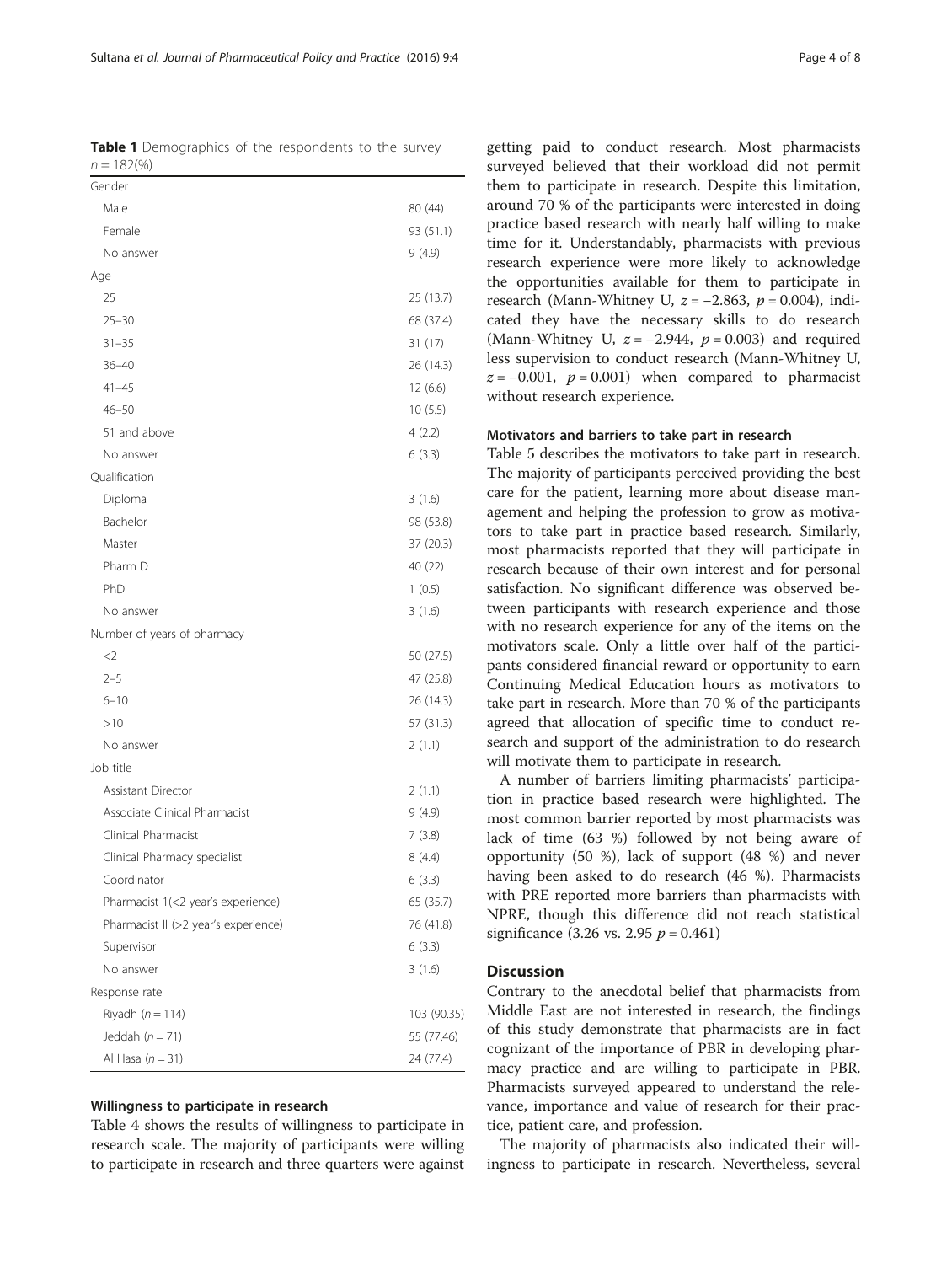#### <span id="page-4-0"></span>Table 2 Attitude towards research participation

|                                                                                                                      | Median (IQR) <sup>d</sup> | Median (IQR) <sup>d</sup> | Median (IQR) <sup>d</sup> |          |                      |
|----------------------------------------------------------------------------------------------------------------------|---------------------------|---------------------------|---------------------------|----------|----------------------|
| I enjoy reading pharmacy practice research studies in the literature.                                                | 4(3, 4)                   | 4(4, 5)                   | 4(3, 4)                   | $-2.040$ | $0.041$ <sup>f</sup> |
| I would enjoy working on a pharmacy practice research project.                                                       | 4(4, 5)                   | 4(4, 5)                   | 4(4, 5)                   | $-0.966$ | 0.334                |
| I am confident in my ability to understand research and research<br>terminology related to pharmacy practice.        | 4(4, 5)                   | 4(4, 5)                   | $4(3-5)$                  | $-1.747$ | 0.081                |
| I am confident in my ability to design a pharmacy practice<br>research project.                                      | 4(3, 4)                   | 4(4, 5)                   | 4(3, 4)                   | $-3.407$ | 0.001 <sup>6</sup>   |
| I am confident in my ability to evaluate research findings in terms<br>of their application<br>to pharmacy practice. | 4(3, 4)                   | 4(3, 4)                   | 4(3, 4)                   | $-2.583$ | 0.01 <sup>d</sup>    |
| Pharmacy practice research is important in identifying and investigating                                             | 5(4, 5)                   | 5(4, 5)                   | 4(4, 5)                   | $-0.490$ | 0.624                |

Pharmacy practice research is important to pharmacy decision-making.  $5(4, 5)$   $5(4, 5)$   $4(4, 5)$   $-0.498$  0.619

<sup>a</sup>overall score b

<sup>b</sup>PREP <sup>c</sup>NPREP

Pharmacy practice research is important in identifying and investigating problems in pharmacy.

<sup>a</sup>Attitude was measured on a scale of 1–5 where 1 was 'strongly disagree' and 5 was 'strongly agree'<br><sup>b</sup>PPFP Previous Research Experience Pharmacists

**PREP Previous Research Experience Pharmacists** 

**ENPREP Non Previous Research Experience Pharmacists** 

<sup>d</sup>IQR Inter quartile range

barriers related to time, awareness of opportunity, lack of support and never being asked to take part in the research were identified.

The percentage of pharmacists with research experience was relatively high (59 %) in the present study compared to the other studies where the proportion of pharmacists with research experience ranges between 9–50 % [[4, 10](#page-6-0), [14](#page-6-0), [18](#page-7-0)–[22\]](#page-7-0). A possible explanation for such a difference may be the presence of higher number of pharmacists with postgraduate qualifications. For example, more than 40 % of participants in this study hold Masters in pharmacy or PharmD degree. In our study, 69 % of the participants reported their interest in conducting research which is comparable to the recent Qatari study in which 70 % of pharmacists showed interest in being part of PBR [[19](#page-7-0)]. Interestingly, pharmacists in the Middle East seem to

show more willingness and interest in conducting research as compared to pharmacists from the United Kingdom for which two separate studies found only 32 to 50 % of the pharmacists were interested to conduct research respectively [\[20, 22](#page-7-0)]. A possible explanation for such differences could be because the pharmacists in above two studies were working in the community as opposed to the Middle Eastern studies where pharmacists were mainly working in hospital practice.

In our study more than 50 % of the participants showed confidence in their skills and ability to carry out a research project. Previous studies done in Qatar, UK and Australia showed similar attitudes in the respondent's confidence to carry out research projects [\[4](#page-6-0), [10](#page-6-0), [13,](#page-6-0) [17\]](#page-7-0). Seventy eight percent of our participants agreed that they understood research terminology. This is in

| Table 3 Perceived importance of research in pharmacy practice |  |
|---------------------------------------------------------------|--|
|---------------------------------------------------------------|--|

|                                                                    | <sup>a</sup> overall score | <b>PPRFP</b>              | <sup>C</sup> NPRFP        | z value  | $P$ value |
|--------------------------------------------------------------------|----------------------------|---------------------------|---------------------------|----------|-----------|
|                                                                    | Median (IQR) <sup>d</sup>  | Median (IQR) <sup>d</sup> | Median (IQR) <sup>d</sup> |          |           |
| Research should be a high priority for pharmacist.                 | 4(3, 4)                    | 4(3, 4)                   | 4(3, 4)                   | $-0.119$ | 0.905     |
| It is important to be kept informed about research findings.       | 4(4, 5)                    | 4(4, 5)                   | 4(4, 5)                   | $-0.389$ | 0.697     |
| My daily practice is influenced by evidence based medicine.        | 4(3, 4)                    | $4(3-5)$                  | 4(3, 4)                   | $-0.861$ | 0.389     |
| Research findings are irrelevant to me as a practicing pharmacist. | $2(1-3)$                   | 2(2, 3)                   | $2(1-3)$                  | $-0.217$ | 0.828     |
| Research is important to improve patient care.                     | 5(4, 5)                    | 5(4, 5)                   | 5(4, 5)                   | $-0.692$ | 0.489     |
| Research is important for my recognition.                          | 4(4, 5)                    | 4(4, 5)                   | 4(4, 5)                   | $-0.091$ | 0.927     |
| Research is important for my self-satisfaction.                    | 4(4, 5)                    | 4(4, 5)                   | 4(4, 5)                   | $-0.465$ | 0.642     |

<sup>a</sup>Attitude was measured on a scale of 1–5 where 1 was 'strongly disagree' and 5 was 'strongly agree'<br>bppcp Provieus Pesearch Experience Pharmacists

**PREP-Previous Research Experience Pharmacists** 

<sup>C</sup>NPREP Non Previous Research Experience Pharmacists

<sup>d</sup>IQR Inter quartile range

 $Z$  value  $P$  value

 ${}^{\text{f}}P$  value  $< 0.05$ 

 $\mathrm{P}$  value < 0.01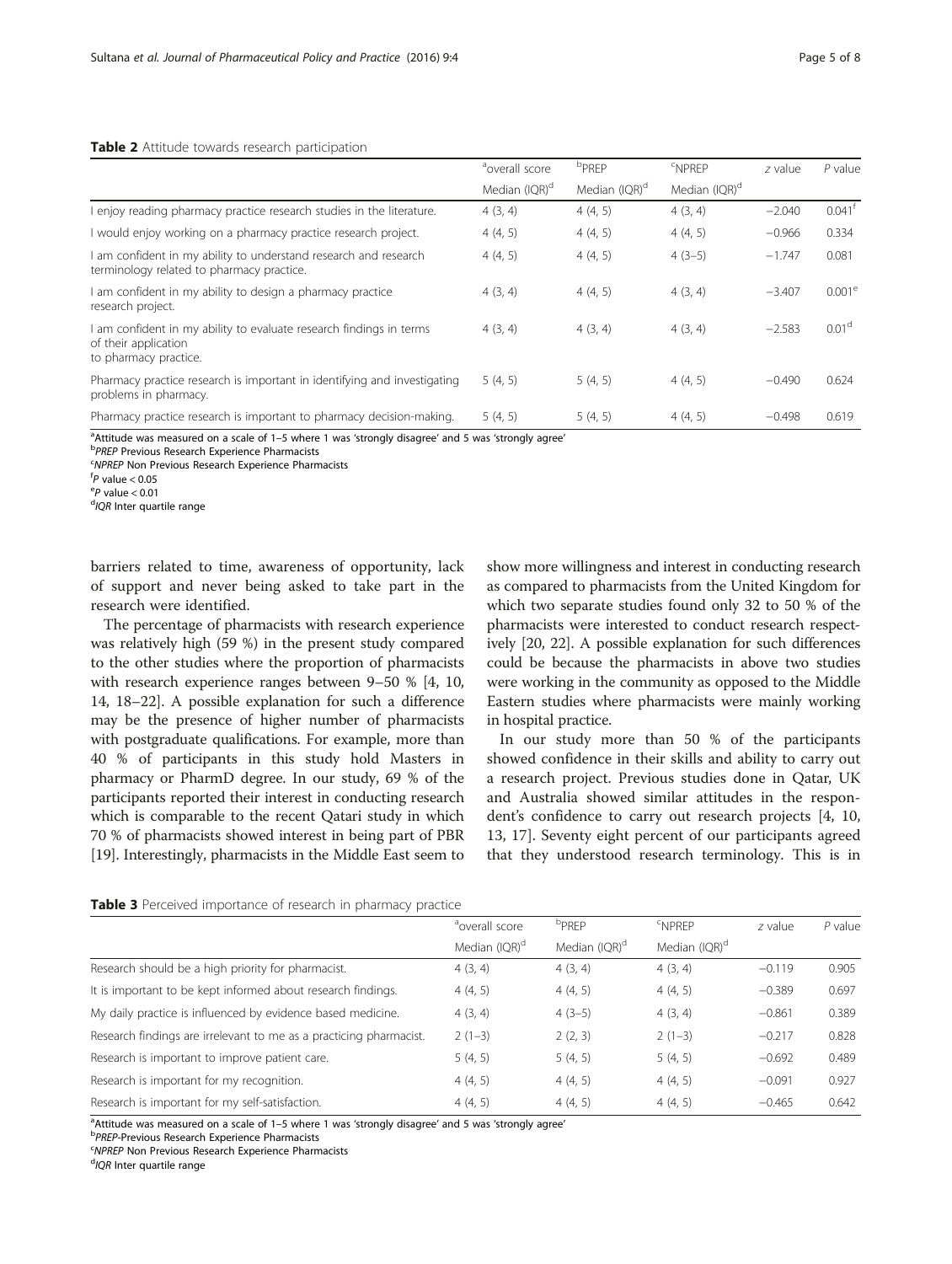#### <span id="page-5-0"></span>Table 4 Willingness towards research participation

|                                                                    | <sup>a</sup> overall score | <b>PPREP</b>              | <sup>C</sup> NPRFP        | z value  | $P$ value       |
|--------------------------------------------------------------------|----------------------------|---------------------------|---------------------------|----------|-----------------|
|                                                                    | Median (IQR) <sup>d</sup>  | Median (IQR) <sup>d</sup> | Median (IQR) <sup>d</sup> |          |                 |
| There are plenty of opportunities for me to take part in research. | $3(2-4)$                   | $3(2-4)$                  | 3(2, 3)                   | 2.863    | $0.004^{\circ}$ |
| I have the necessary skills to take part in research.              | 4(3, 4)                    | 4(3, 4)                   | 4(3, 4)                   | 2.944    | $0.003^{\circ}$ |
| I would only participate in research if I am paid.                 | 3(2, 3)                    | 2(2, 3)                   | 3(2, 3)                   | $-0.227$ | 0.821           |
| I would require supervision to do research.                        | 4(3, 4)                    | 3(3, 4)                   | 4(4, 5)                   | $-3.299$ | $0.001^{\circ}$ |
| My daily activities prevent me from doing research.                | 4(3, 4)                    | 4(3, 4)                   | $4(3-5)$                  | $-1.487$ | 0.137           |
| am prepared to make time to do research during working hours.      | $3(3-5)$                   | 3(3, 4)                   | $3(2-4)$                  | $-1.857$ | 0.063           |
| I would like to undertake pharmacy based research.                 | 4(3, 4)                    | 4(3, 4)                   | 4(3, 4)                   | $-1.058$ | 0.290           |

<sup>a</sup>Attitude was measured on a scale of 1–5 where 1 was 'strongly disagree' and 5 was 'strongly agree'<br>PREER Provieur Pescarch Experience Pharmacists

**PREP Previous Research Experience Pharmacists** 

<sup>c</sup>NPREP Non Previous Research Experience Pharmacists

<sup>d</sup>IQR Inter quartile range

 $\mathrm{P}$  value < 0.01

contrast to previous studies that reported relatively poor knowledge of standard health related research terms among physicians and pharmacists [\[12,](#page-6-0) [21](#page-7-0)]. Consistent with other studies, half of the participants (50.5 %) did not feel that financial incentive would be the reason for them to take part in research [\[13](#page-6-0), [17\]](#page-7-0).

Important motivators for the pharmacist to participate in PBR were the desire to improve the profession, opportunity to learn more about disease management, provide enhanced services to patient care and personal satisfaction. The motivators in our study were similar to studies done with pharmacists and clinicians [\[12,](#page-6-0) [18, 23](#page-7-0)]. More than three quarters of the participants expressed their interest in clinical research which is a recognized predisposing factor to participate in research. A study done with physicians in ambulatory care also reported that clinical interest was a motivator for clinicians to take

part as it helps to improve the quality of patient care [[23\]](#page-7-0). The barriers that have been identified in our study to research participation were the lack of time, awareness of opportunity, lack of support and never being asked to take part in research. Lack of time has been reported to be a major barrier in almost all the studies done previously in the literature [\[12](#page-6-0), [15](#page-6-0), [17](#page-7-0)]. However, it was interesting to observe that in our study the pharmacists were willing to make time to do research. Similar to our study Armour et al. and Elkassem et al. found lack of support to be one of the barriers [[10,](#page-6-0) [17\]](#page-7-0). The findings of Peterson et al. are similar to ours where lack of awareness and never being approached were cited as barriers to take part in research [[12\]](#page-6-0). Additionally, a number of studies have identified confidence, skills, knowledge or training to be a barrier to conduct research [[10](#page-6-0), [17, 20, 22](#page-7-0)]. It was interesting to note in our

| Table 5 Motivators towards research participation |  |  |  |
|---------------------------------------------------|--|--|--|
|---------------------------------------------------|--|--|--|

|                                                             | <sup>a</sup> overall score<br>Median(IQR) <sup>d</sup> | <b>b</b> <sub>PRFP</sub> | <sup>C</sup> NPRFP        | $Z$ value                 | $P$ value |
|-------------------------------------------------------------|--------------------------------------------------------|--------------------------|---------------------------|---------------------------|-----------|
|                                                             |                                                        |                          | Median (IQR) <sup>d</sup> | Median (IQR) <sup>d</sup> |           |
| Improve the pharmacy profession.                            | 5(4, 5)                                                | 5(4, 5)                  | 5(4, 5)                   | $-0.677$                  | 0.498     |
| Provide opportunity to learn more about disease management. | 5(4, 5)                                                | 4.5(4, 5)                | 5(4, 5)                   | $-0.185$                  | 0.853     |
| Provide enhanced services to patients improve patient care. | 5(4, 5)                                                | 5(4, 5)                  | 5(4, 5)                   | $-0.242$                  | 0.809     |
| Provide financial reward.                                   | 4(3, 4)                                                | 5(4, 5)                  | 4(3, 4)                   | $-0.242$                  | 0.667     |
| Interest in clinical research.                              | 4(4, 5)                                                | 4(3, 4)                  | 4(4, 5)                   | $-0.430$                  | 0.812     |
| Encouragement from a colleague.                             | 3(3, 4)                                                | 4(4, 5)                  | 3(3, 4)                   | $-0.238$                  | 0.435     |
| Provide me with Continuing Medical education hours.         | 4(3, 4)                                                | 4(3, 4)                  | 4(3, 4)                   | $-0.780$                  | 0.887     |
| Provide me with personal satisfaction.                      | 4(4, 5)                                                | 4(4, 5)                  | 4(4, 5)                   | $-0.143$                  | 0.560     |
| Availability of replacement for my research time.           | 4(3, 4)                                                | 4(3, 4)                  | 4(3, 4)                   | $-0.582$                  | 0.701     |
| To support research.                                        | 4(4, 5)                                                | 4(4, 5)                  | 4(4, 5)                   | $-0.384$                  | 0.81      |

<sup>a</sup>Attitude was measured on a scale of 1–5 where 1 was 'strongly disagree' and 5 was 'strongly agree'<br>bppcp Provieus Pesearch Experience Pharmacists

**PREP Previous Research Experience Pharmacists** 

<sup>C</sup>NPREP Non Previous Research Experience Pharmacists

<sup>d</sup>IQR Inter quartile range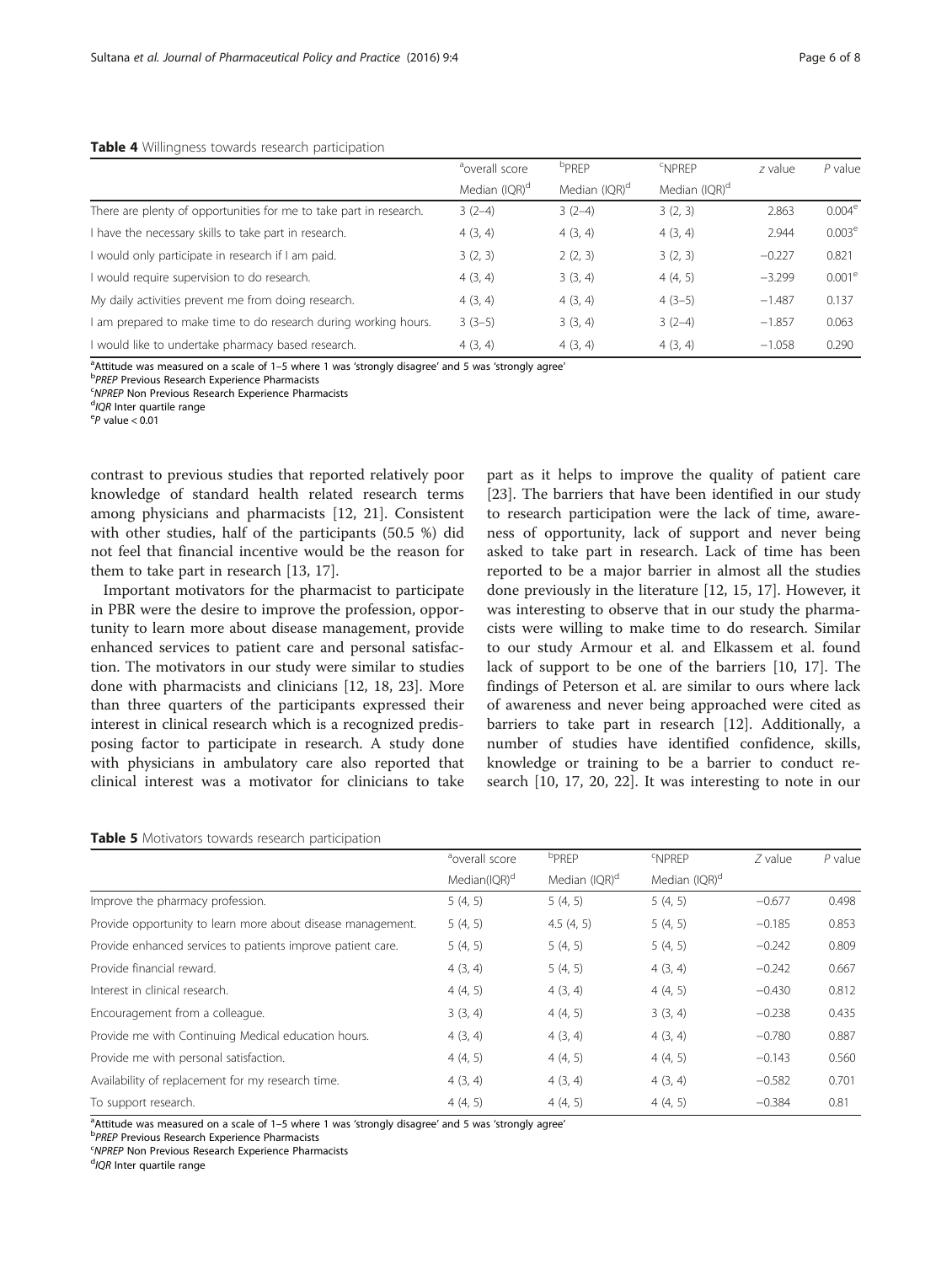<span id="page-6-0"></span>study the participants displayed confidence in their skills, knowledge and ability to carry out research.

#### Limitations and future work

To the best of the author's knowledge, the present research is the first study of Saudi pharmacists' perceptions about PBR. The present study has an excellent response rate of 84 % which demonstrates the sample was representative of the practice settings. A number of limitations are worth considering. Hospitals studied in the current study were part of MNGHA and differences across the hospitals in Saudi Arabia means that pharmacists working in other hospitals may have different perceptions. Participants were asked to report their general experience of research, a detailed description of research experience would have provided more insights into the kind of experience they have with research and would have been more relevant to the study.

Similarly, a significant number of participants have the postgraduate qualification which is the reason for the positive attitude of most of the pharmacist towards research. One of the limitations of the study was all participants belonged to the MNGHA which represents similar culture across the three regions. Hence, to generalize the responses of the questionnaire to the Saudi pharmacist all over the country was not possible. Future research should look into a survey covering all the major hospitals in the different regions of Saudi Arabia. Additionally, the survey instrument used was not subjected to construct or criterion related validity and one scale in our study show limited reliability.

#### Conclusion

In conclusion, this study highlighted that the Saudi pharmacists at MNGHA understood the importance and relevance of research as they expressed strong interest to participate and were willing to invest their time. Nevertheless, interest in research does not correspond to their actual ability to undertake research. Addressing the barriers that were identified in this study can potentially improve the research output of hospital pharmacists in Saudi Arabia.

### Additional file

[Additional file 1:](dx.doi.org/10.1186/s40545-016-0052-z) Survey Instrument. (DOCX 211 kb)

#### Competing interest

The authors declare that they have no conflict of interest.

#### Authors' contributions

KS conceived of the study, proposal development, its design and coordination, acquisition of data, analysis of data, interpretation of data and writing the manuscript. TZ participated in data analysis, data interpretation and writing and critically revising the manuscript. MJ conceived the study, participated in proposal development, its design and coordination and

#### Acknowledgements

We would like to thank all the pharmacists who participated in this study for their time and returning back the questionnaires. We would like to thank Dr. M M Perreault, University of Montreal,Canada and Dr. Vicky. S. Kritikos, University of Sydney, Australia for sharing their Survey Instrument with us. We would like to thank Mr. Ali Shehri ( Al Hasa region) and Mr. Omer Jamjoom (Jeddeh region) for coordinating with us to distribute and collect the survey.

#### Source of funding

This project was not funded.

#### Author details

<sup>1</sup>King Abdullah International Medical Research Centre, King Abdulaziz Medical City, Ministry of National Guard Health Affairs, P.O. Box: 22490, Riyadh 11426, Kingdom of Saudi Arabia. <sup>2</sup>Pharmaceutical care services King Abdul Aziz Medical City, Ministry of National Guard Health Affairs, Riyadh, Kingdom of Saudi Arabia. <sup>3</sup>Pharmacy, School of Medicine, University of Tasmania, Hobart, Australia.

#### Received: 22 April 2015 Accepted: 19 January 2016 Published online: 11 February 2016

#### References

- 1. Noorden RV. Nature News Blog: nature publishing group. 2014. [http://blogs.nature.com/news/2014/05/global-scientific-output](http://blogs.nature.com/news/2014/05/global-scientific-output-doubles-every-nine-years.html)[doubles-every-nine-years.html.](http://blogs.nature.com/news/2014/05/global-scientific-output-doubles-every-nine-years.html) Accessed 9 Nov 2014.
- 2. Koshman SL, Blais J. What is pharmacy research? Can J Hosp Pharm. 2011;64 Suppl 2:154–5.
- 3. Al-Quteimat OM, Amer AM. Evidence-based pharmaceutical care: The next chapter in pharmacy practice. Saudi Pharmaceutical Journal.2014; doi: http://dx.doi.org/[10.1016/j.jsps.2014.07.010](http://dx.doi.org/10.1016/j.jsps.2014.07.010)
- 4. Awaisu A, Alsalimy N. Pharmacist's involvement and attitudes towards pharmacy practice research: A systematic review of the literature. Res Soc Adm Pharm. 2015;11 Suppl 6:725–48.
- 5. ACCP PRN report. American College of Clinical Pharmacy (ACCP); 2013. <http://www.accp.com/prns/report.aspx?iss=0413&art=12>
- 6. Yee GC, Haas CE. Standards of practice for clinical pharmacists: the time has come. Pharmacotherapy. 2014;34 Suppl 8:794–7.
- 7. Marinac JS, Kuo GM. Characterizing the American College of Clinical Pharmacy Practice-Based Research Network. Pharmacotherapy. 2010;30 Suppl 8:264e–73e.
- 8. Canadian Society of Hospital Pharmacists Research and education Foundation. Canadian Society of Hospital Pharmacists, Ontario. 2015. [http://www.cshp.ca/aboutUs/ourMission\\_e.asp](http://www.cshp.ca/aboutUs/ourMission_e.asp). Accessed 21 Jan 2015.
- 9. Adams J, King C, Pendlebury D, Hook D, Wilsdon J. Gobal Research Report Middle east: Exploring the Changing Landscape of Arabian, Persian and Turkish Research. 2011.
- 10. Elkassem W, Pallivalapila A, Hail MA, McHattie L, Diack L, Stewart D. Advancing the pharmacy practice research agenda: views and experiences of pharmacists in Qatar. Int J Clin Pharm. 2013;35 Suppl 5:692–6.
- 11. Bandura A. Social foundations of thought and action. A social cognitive theory. New Jersey: Englewood Cliffs; 1986. p. 169–95.
- 12. Peterson GM, Jackson SL, Fitzmaurice KD, Gee PR. Attitudes of Australian pharmacists towards practice-based research. J Clin Pharm Ther. 2009;34 Suppl 4:397–405.
- 13. Rosenbloom K. Community pharmacists' attitudes towards research. Int J Pharm Pract. 2000;8:103–10.
- 14. Saini B, Brillant M, Filipovska J, Gelgor L, Mitchell B, Rose G, et al. Factors influencing Australian community pharmacists' willingness to participate in research projects - an exploratory study. Int J Pharm Pract. 2006;14 Suppl 3:179–88.
- 15. Cvijovic K, Boon H, Jaeger W, Vohra S. Pharmacists' participation in research: a case of trying to find the time. Int J Pharm Pract. 2010;18 Suppl 6:377–83.
- 16. Perreault MM, Thiboutot Z, Burry LD, Rose L, Kanji S, Leblanc JM, et al. Canadian survey of critical care pharmacists' views and involvement in clinical research. Ann Pharmacother. 2012;46 Suppl 9:1167–73.